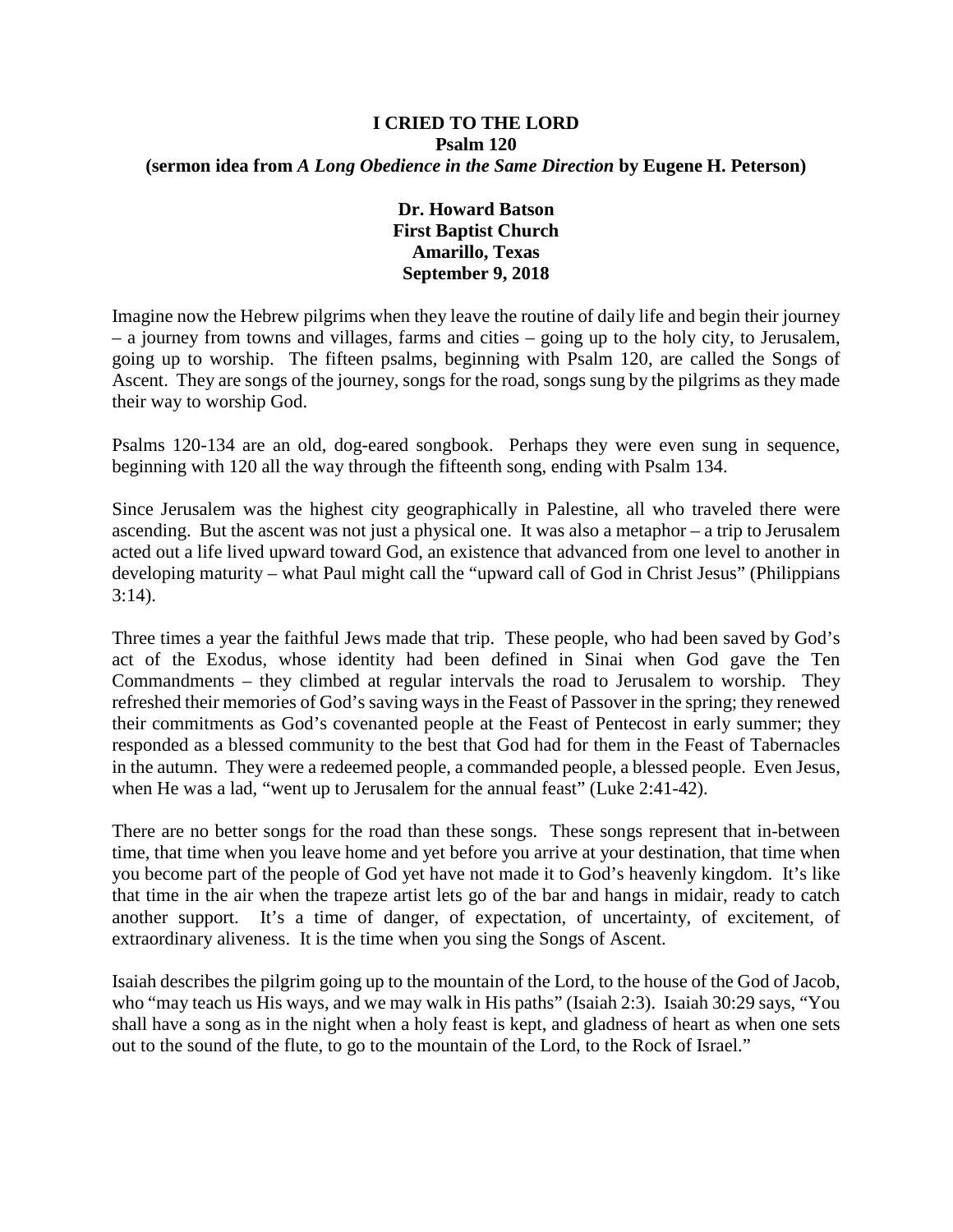As Eugene Peterson has said, one aspect of the world that is harmful to Christians is the assumption that anything worthwhile can be acquired at once. Our attention spans have been dumbed-down by 30-second commercials. In a world that wants novels flattened to a thirty-page abridgment, it's not very difficult to get people interested in the message of the gospel, but it is terribly difficult to sustain the interest. Many people claim to make a decision to follow Christ, to climb that hill to Jerusalem. But there is  $-$  let's admit it  $-$  a dreadful attrition rate. While so many claim to have a personal relationship with Christ, the evidence of church discipleship is sometimes slim. We have to be careful not to plan our discipleship around special retreats and rallies and conferences to see a new personality or to hear a new truth, to get a new experience. That's the life of a tourist – not the life of a pilgrim.

We want to join those pilgrims who ascended the hill of the holy city as they made their journey of faith. What we really need is a long obedience in the same direction. We're pilgrims. This world really isn't our home. We, like Abraham, have set out to a new place because we're a new people. Jesus answers Thomas as Thomas says, "Lord, we do not know where to go, we do not know the way." He says, "I am the way, the truth, and the life, and no one comes to the Father but by me."

It is here in Psalm 120 that we begin that ascent to the city of worship. It is here that we find ourselves in midair, having left one trapeze bar – grasping for the next.

## **I. As we begin the journey, the psalmist is concerned with honesty (v. 1-4).**

The psalmist is faced with lying lips and a deceitful tongue. Rather than perpetuating it and enjoying it and participating in it, he asks God to deliver him from it. "I cried to the Lord," and quickly he adds, "and He heard me."

When we face adversity, we face options. We can worry and we can complain. We can seek to manipulate our situation, or we can pray. For the psalmist, the stress works well for him. It drives him to his knees. Here is the beginning of the real answer.

"Deliver my soul." It's a word used for taking prey out of an animal's mouth before he gobbles it down. Snatch my soul away from those who lie, those (snake and frog) who are full of deceit.

He wants to get away from what his culture has to offer. Before anyone begins a real Christian journey, they have to be really disgusted with the way things are in this world, motivated to set out on the Christian way. Let's be honest with ourselves and with each other – the next election really isn't going to make all that much difference. As long as we think that the next election will eliminate crime, that the next political party won't be made up of those who lie, that there is a scientific breakthrough that is about to save the environment, or that one or more pay raises is going to solve all our problems – we have to be honest. As long as we think those things we're not ready for the journey of faith. We're not ready for the new world of grace.

Here in Psalm 120 there is a pilgrim on the journey to Jerusalem who is sick of the lies and tired of the deceit. It's not a psalm that is really a beautiful song. It's kind of harsh, distorted. But it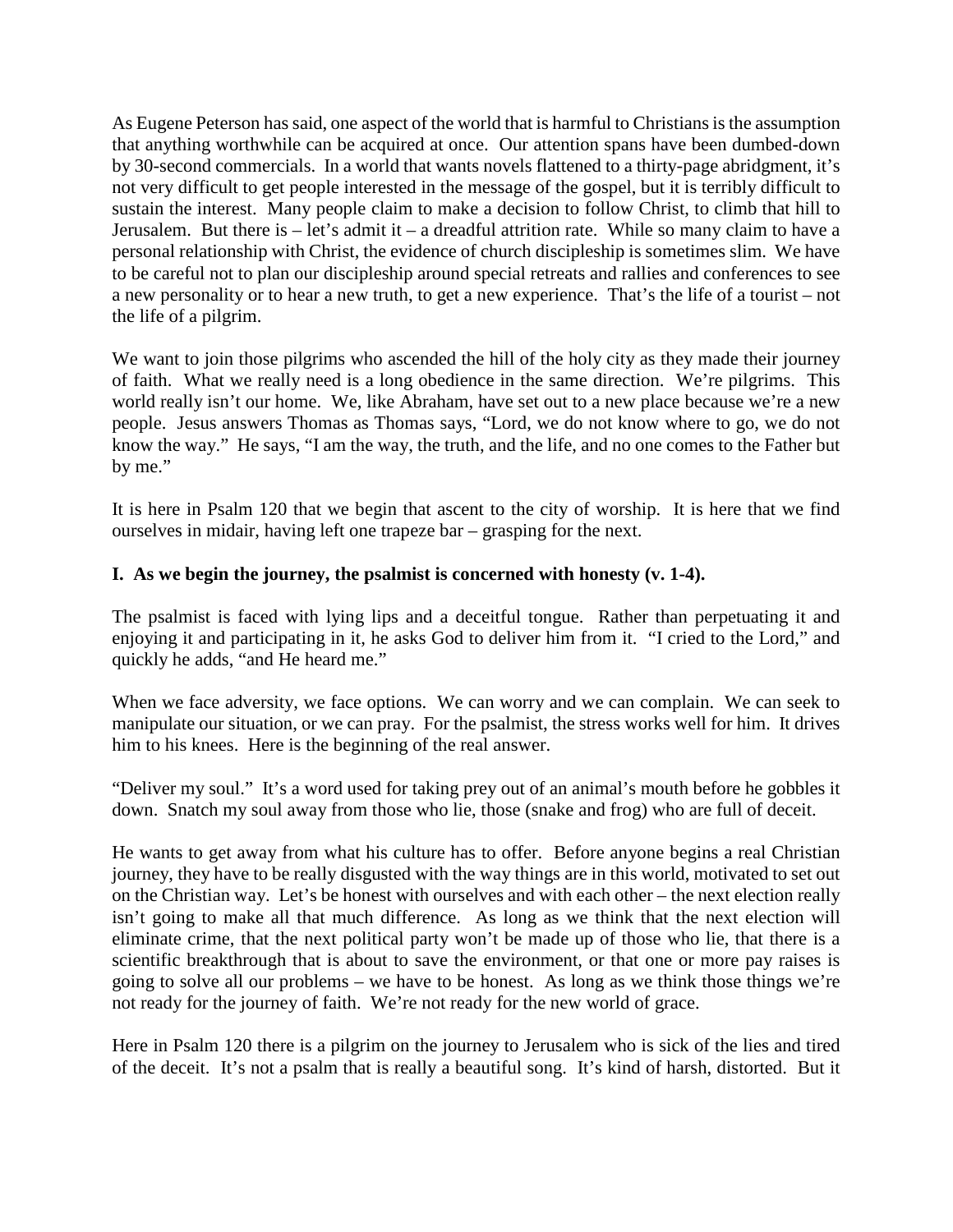does get us started on the journey. "In my distress" is the opening phrase, and "war" is the last word. Not a happy song, but an honest and a necessary one.

Yes, on that beginning of the Christian journey we realize that we are surrounded by liars and drowning in lies. "Deliver me, O Lord, from the lying lips and the deceitful tongues." The lies of advertisers who claim to know what I need and what I desire. The lies of entertainers who promise a cheap way to joy. The lies of politicians who pretend to instruct me in power and morality. The lies of the psychologists who offer to shape my behavior and my morals so I will live long and happy and successful. The lies of religionists who "heal the wounds of His people lightly." From the lies of pastors who leave the commandments of God and begin to tickle the ears of men. Father, I am drowning in a sea of lies. Deliver me.

I was sharing the gospel with a second grader in my office. We were talking about what sin was. Every time I asked her what a sin was, she said that it was lying, it wasn't telling the truth. I tried to get her to see that sin was sometimes made up of our actions, and not just lying. But then I had to say to her, "You have made a very interesting point." Sin – all sin – begins with lying. Satan is the father of lies, and the first sin was evoked by the lie of Satan that, indeed, if they ate the forbidden fruit they would become like God when, in fact, it meant they would surely die. All sin finds its root in lying lips and in deceitful tongues.

Father, get me away from the lies and let me hear the truth – the truth that you love me, the truth that you love the one sitting beside me, the truth that our problems are because we, ourselves, have broken the world, distorted your creation. The truth is that we are sinners, and the center of our lives and our history must be Jesus Christ – crucified for our sins, raised from the tomb for our salvation. We participate in a new life as we believe in Him, accept His mercy, respond to His love, and obey His commands.

John Baillie wrote, "I am sure that the bit of the road that most requires to be illuminated is the point where it forks." The psalmist on his journey to Jerusalem is at the crossroads. He is thinking about the life without the journey of faith and the life now that he has begun the journey to Jerusalem.

In verses 3 and 4, God answers the psalmist's cry. What shall be given to you, and what more shall be done to you, you false tongue?

He gains their attention and prepares them for His answer – and it's a harsh one. The liar, represented by the false tongue, will receive the sharp arrows of the warrior and the coals of the broom tree.

The warrior is God Himself, and He answers the psalmist's request. He will bring His arrows down upon those who lie to us. And the liar will be burned with the fiery coals of the broom tree.

Like the psalmist, when we're caught in the web of the world's deceit, we pray to God to break it. We ask Him to remove the confusion and assume His control. We call for His arrows and coals, and His justice is sure, for no liar will enter His Kingdom.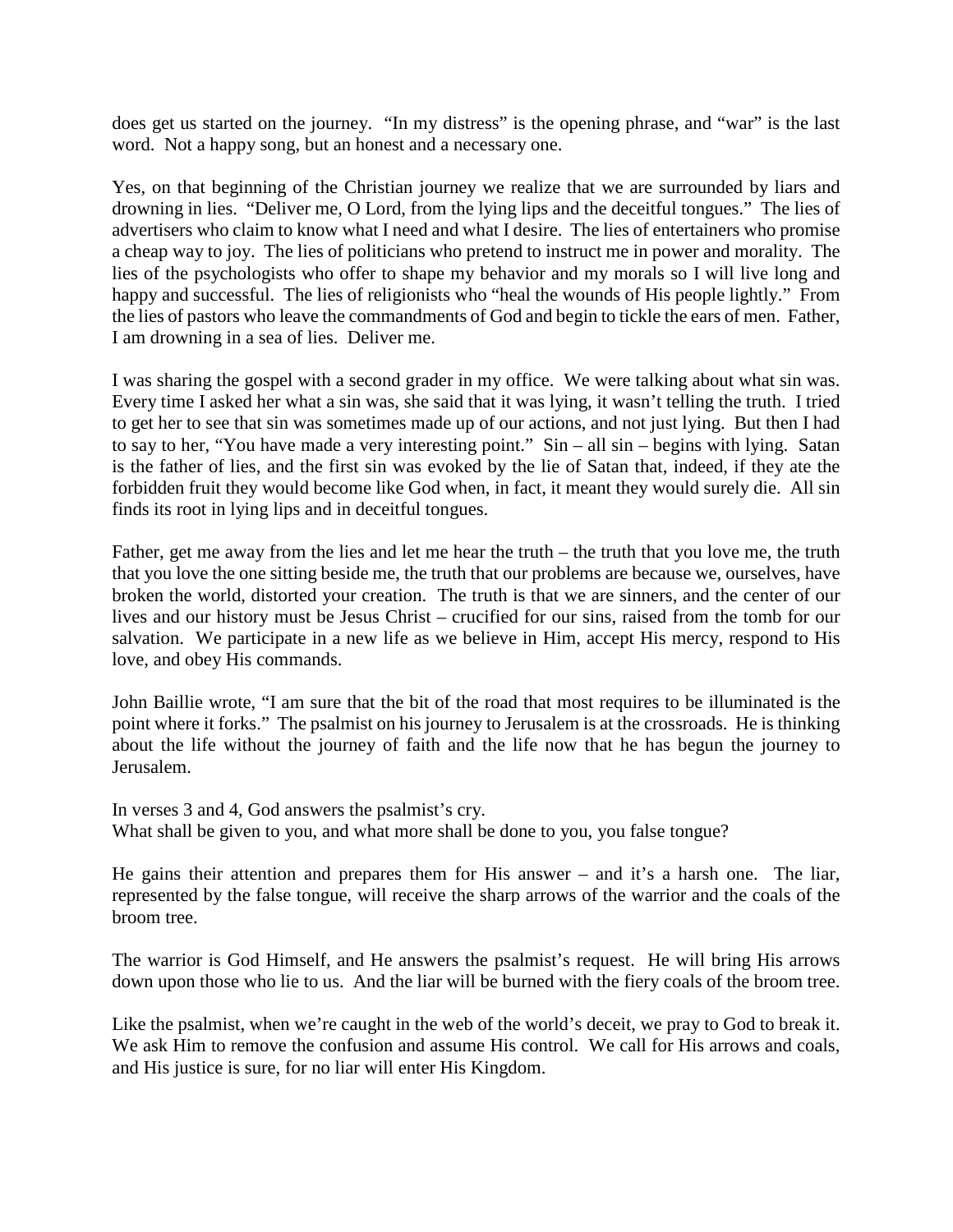The psalmist continues. "Woe is me, for I sojourn in Meshech, and dwell among the tents of Kedar. Too long has my soul had its dwelling with those who hate peace."

These are place names. Meshech is a far-off tribe, thousands of miles from Palestine in southern Russia. Kedar is a wandering Bedouin tribe with a barbaric reputation among Israel's borders. They represent the savage and the hostile. You might say it this way: I live in the midst of hoodlums and wild savages. This world is not my home, and I want to journey to Jerusalem.

## **II. When we say no to the lies of the world and yes to God's truth, that is when we repent (v. 5-7).**

Yes, this first psalm, this beginning of the journey is a call to repentance.

Repent is always and everywhere the first word in the Christian life. When John the Baptist came preaching, he preached "Repent, for the Kingdom of God is at hand" (Matthew 3:2). Jesus' first preaching was the word "Repent, for the Kingdom of Heaven is at hand" (Matthew 4:17). Peter, after he preached his first sermon, said, "Repent and be baptized" (Acts 2:38). In the last book of the Bible, the message to the seventh church is "be zealous and repent" (Revelation 3:19).

There is a distinct difference between repentance and cover-up.

**While traveling on business, an executive had a very bad experience at one particular hotel. He climbed in the bed, and a bug started racing up his leg. He jumped from the bed, turned on the light, and threw back the covers. The bug wasn't alone. He had a lot of partners – numerous critters between the sheets. Although the man was given another room, he was not satisfied with the situation. Upon returning home, he wrote a letter to the hotel's corporate office. Within a few weeks, he received a letter directly from the company's president. With flattering remarks and penitent words, the president made it quite clear that the problem should have never occurred and he would make sure it wouldn't happen again. Most of us just want to be heard, and the businessman felt somewhat vindicated by the letter, until a small post-it note fell from the envelope. The secretary had inadvertently left her boss's directives on the reply. The little note simply said, "Send this man the bug letter." (***Home Life***, February 1997)**

It's not repentance when we just try to cover our tracks after getting caught. Repentance involves a commitment to correct our ways, to change, to head a new direction, to begin journeying not with a world full of lies but, rather, toward Jerusalem.

Repentance is not so much an emotion, just feeling sorry for your sins. Rather, it's a decision. It's when you and I decide we have been wrong in imagining that we know the right way, that we can manage our own lives, that we know what's right. It's a decision to leave a world of lies and the lies of the world. It's repenting of the decision that you can be your own God. It's repentance of the fact that you thought that one day you'd get enough money or enough education or enough success and power to do life on your own. It's deciding that the world has been telling you a pack of lies and selling you a bill of goods. It's turning around and deciding that what God has done in Jesus Christ is really the truth.